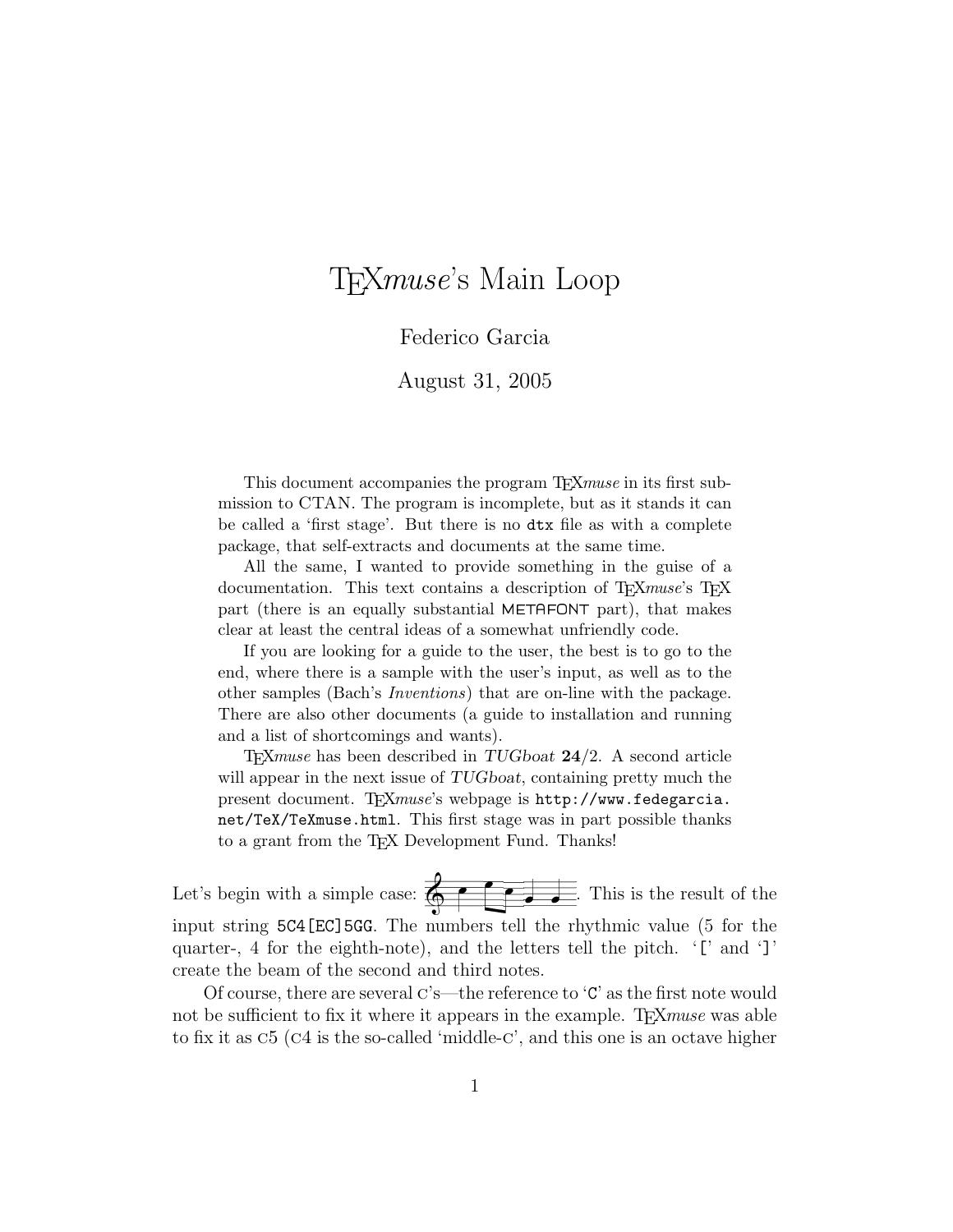than that) because, in truth, the input started with  $\range$ from $\{G4\}$ . This set  $G4$ ,  $A4$ ,  $B4$ ,  $C5$ ,  $D5$ ,  $E5$ , and  $F5$  as the default for each pitch. The code for this, not devoid of interest, is in lines 165–185, with an auxiliary function defined at 290.

But that is not part of T<sub>E</sub>X*muse*'s main loop. The latter is rather about what happens to the input at the different stages.

### Quantization and the 'matrix'

The first time T<sub>E</sub>X*muse* collects rhythmic information: how long each note is. In our first example, the result is the following 'matrix':

This simple list registers the following facts: the first note is at position 0; since it is a quarter-note, it has a 'quantum value' of  $64q$  (the 'rhythmic quantum' is defined as the  $256<sup>th</sup>$ -note, a note with 6 flags, that naturally gets 1q). Consequently, the next note, whatever it is, will be at 64. In this case it is an eighth-note, with a value of 32q. Therefore, the next note appears at 96. And so on.

All lines, in addition to the quantum position, have a 1. Each of them means that there is a note at the indicated position. The exception is of course the final 9999, that has been added as a marker of the end.

The translation of the input into such a quantized matrix is the first stage of T<sub>E</sub>Xmuse's main loop: the 'quantization'. Its true significance is actually seen only when there is more than one staff. Look at this other example and its matrix:

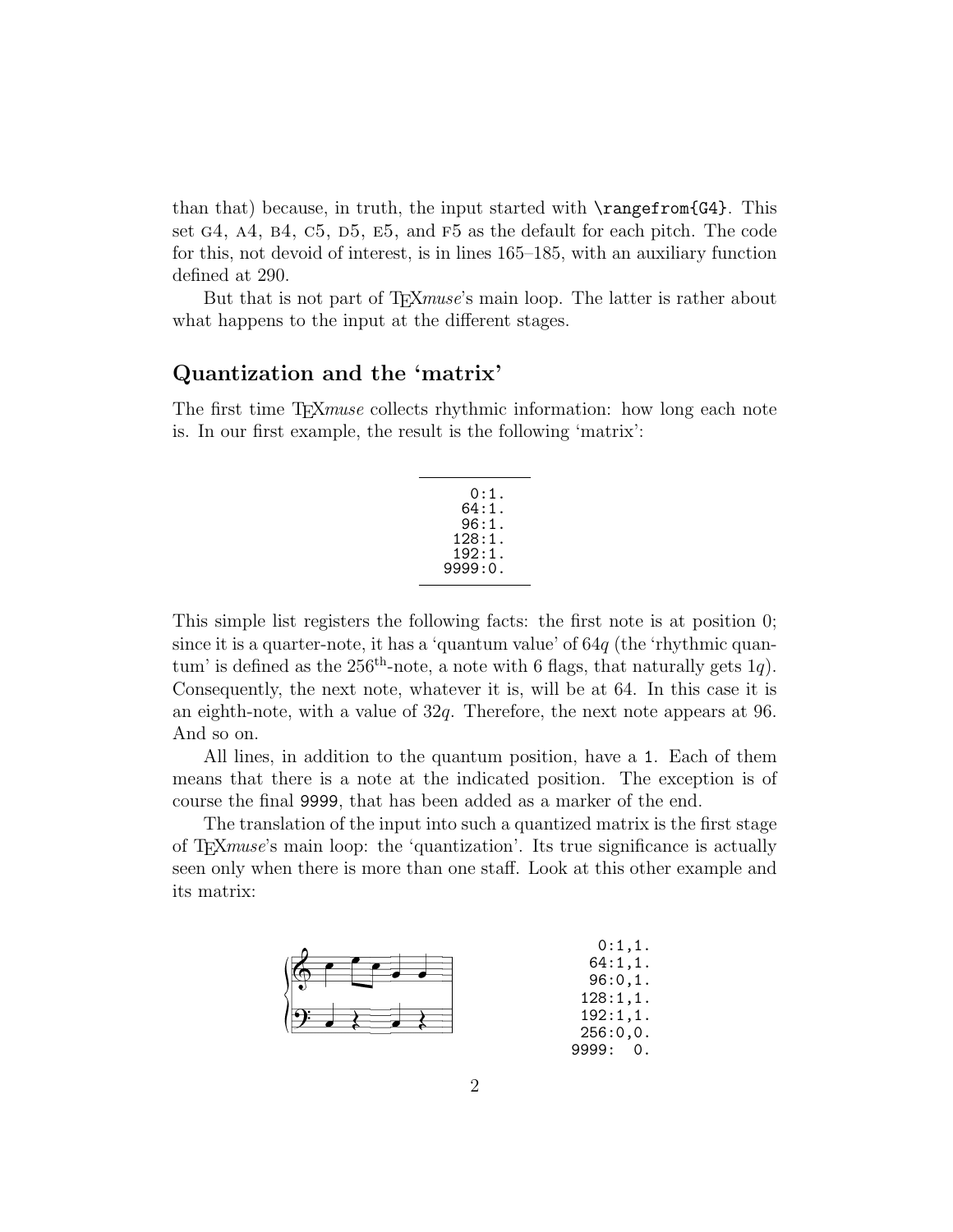Here there is an instances of a positions with '0' instead of '1'. The left hand (bottom staff, first item after  $\cdot$ : in the matrix lines) does not have a note at position 96. And, on the other hand, even thought the left hand has a quarter-note (actually a quarter-rest, but for the purposes it's the same) at position 64, the character is not one of a quarter-note  $(64q)$ , but of an eighth-note  $(32q)$ .

The presence of 256 in this matrix, if you are wondering, is due to the inclusion of the barline (as a result of '|' in the input).

Note that  $\text{rangefrom has no meaning for the construction of the matrix.}$ As far as the matrix is concerned, all notes, and even rests, are the same there is no difference between  $C$  and  $D$ . Most other things, like accidentals (flats, sharps, naturals), ties, or any other such additions, also mean nothing for the matrix.

In fact, in lines 280–7, where T<sub>E</sub>X*muse* is preparing things to 'quantize' the input, it declares

```
\let[\relax\let]\relax
\let|\quant@barline
\letA\quant@note\letB\quant@note\letC\quant@note\letD\quant@note
\letE\quant@note\letF\quant@note\letG\quant@note\letR\quant@note
\let\rangefrom\@gobble
\let\#\relax\let\n\relax\let\b\relax
```
Quantization is one of the things that happen *always*. T<sub>E</sub>X*muse* has a number (and will have more) ways of actually typesetting the musical text: \music, for example, makes long musical text be breakable at the end of lines, and appends a final, double bar at the end. \excerpt, on the contrary, typesets the music in a single line. (This latter is what I have been using for examples so far). Eventually, a  $\text{plus}$  is considered allow setting the exact width of a box, and \musicparbox will be a combination of \music and \musicbox.

But, in any case, all of these functions carry out the 'quantization'. It is, in fact, the first part of T<sub>E</sub>Xmuse's main loop, and is done by the command \@quantization (defined by lines 411-36).

### The auxiliary files

The second stage is actually also carried out by **\@quantization**, since this allows performing only one loop through the different staves' input. But it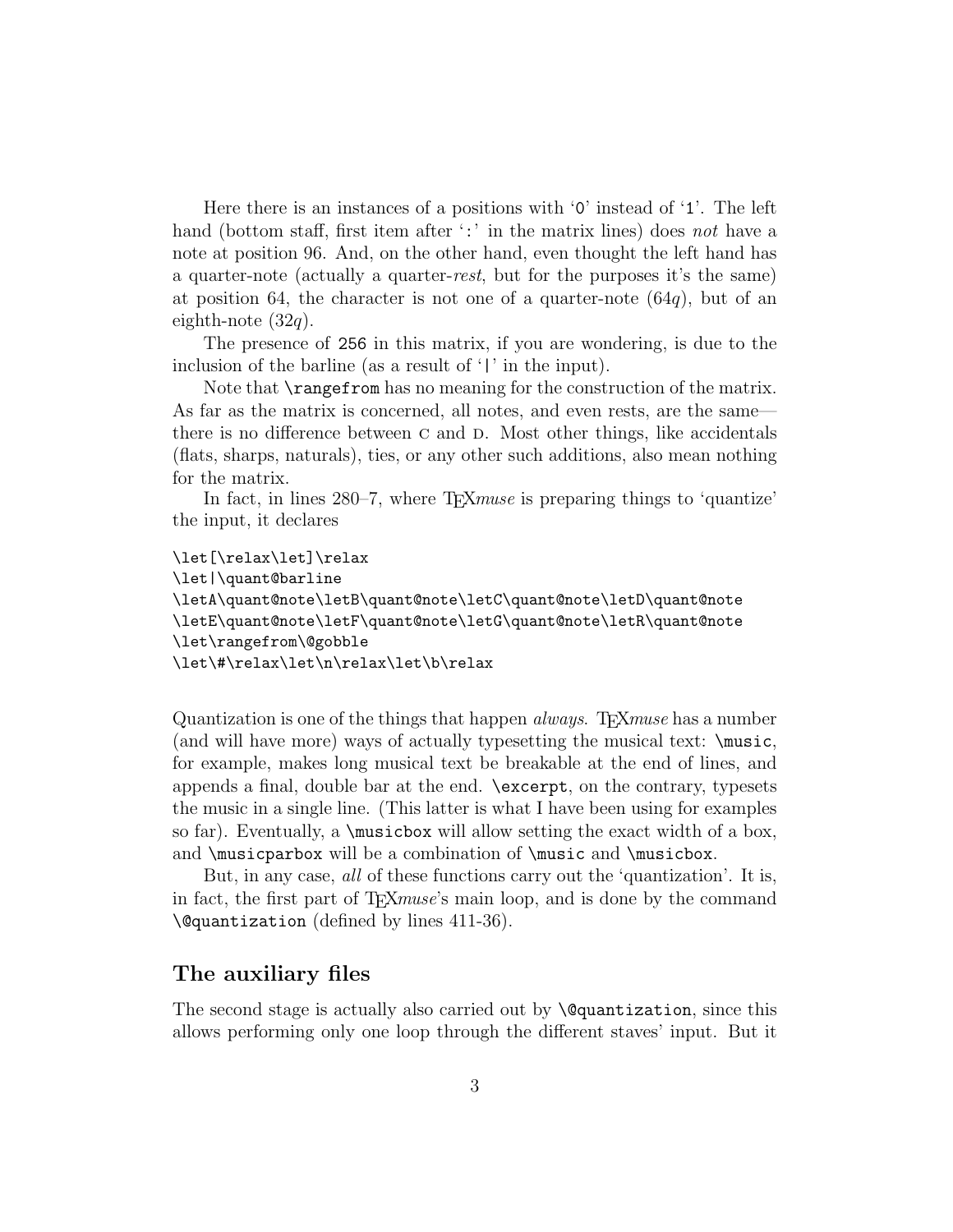must be considered a separate stage. It consists in the writing of 'auxiliary' files.

One auxiliary file is created for each instrument (i.e., each staff). These, for example, are the files for  $\shortparallel$  and  $\shortparallel$  and  $\shortparallel$  about the two staves of the last example:

| $short.l.$ $tms$ : | \next@note\q@n\add@note{c3}\@stem<br>\next@note\q@n\@rest{0}\relax<br>\next@note\q@n\add@note{c3}\@stem<br>\next@note\q@n\@rest{0}\end@of@block<br>\@bar@line{10}\relax                                                                                   |
|--------------------|-----------------------------------------------------------------------------------------------------------------------------------------------------------------------------------------------------------------------------------------------------------|
| $shortr, tms$ :    | \next@note\q@n\add@note{c5}\@stem<br>\next@note\open@beam\e@n\add@note{e5}\add@tobeam<br>\next@note\e@n\add@note{c5}\add@tobeam\close@beam<br>\next@note\q@n\add@note{g4}\@stem<br>\next@note\q@n\add@note{g4}\@stem\end@of@block<br>\@bar@line{10}\relax |

Although it cannot be visually shown here, one of the most important conventions of T<sub>E</sub>X<sub>muse</sub>'s is that each 'block' is set to a single line in these files. Both of the files shown have actually only two lines (here set to the left margin of the listing), one starting with \next@note. . . , and the other containing '\@bar@line{10}\relax'.

As you can see, each of the 'blocks' (conceive of blocks as equivalent to measures, for the moment) is basically a list of notes, separated from each other by **\next@note**, and closed by **\end@of@block**. Each item in the list—i.e., each note—is composed of several elements:

\next@note 'value' 'additional stuff' 'note' 'rhyhtmic notation'

The 'value' is the *rhythmic* value: eighth-note, sixteenth-note, quarter-note, etc. In the example we have instances of  $\qquad$  (quarter-note) and  $\text{e@n}$ (eighth-note).

The 'note' is the note itself—or the rest. So this is always either \add@note or \@rest (with their arguments). When the ability for several note-heads per note is implemented, this will be repeatable.

The 'rhythmic notation' refers to the graphical way a rhythmic value is actually represented. Quarter-notes, for example, are represented by a (bare)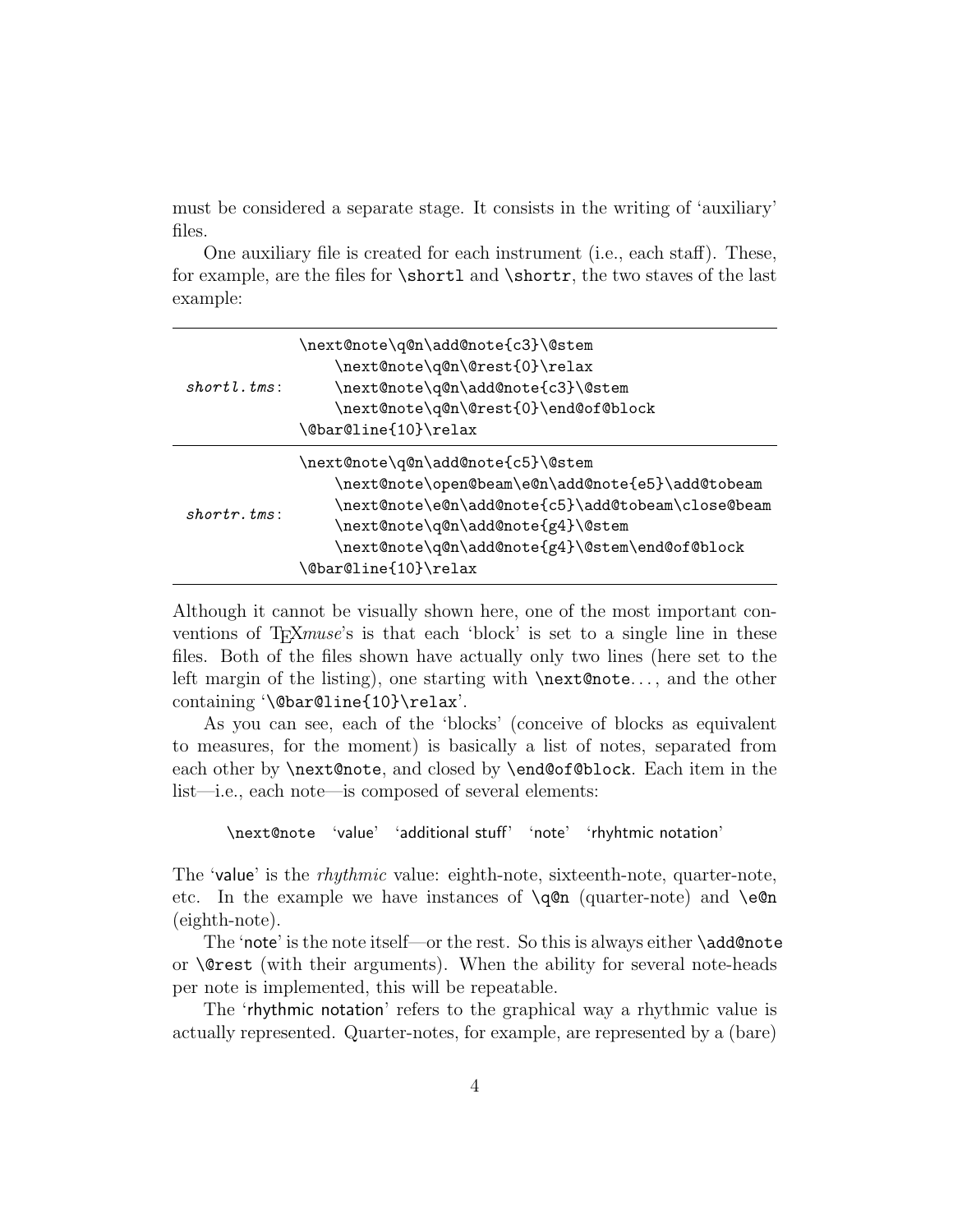stem: \@stem. Lonely eighth-notes (i.e., eighth-notes not beamed together) have both a stem and a flag, and their 'rhythmic notation' part would be \@stem\@flag. Rests don't have this element.

'Additional stuff' can be appended to a note's entry. In our very simple example there is only a few instances of this: \open@beam, that opens the beam in the second note of the right hand, and \close@beam, that closes it in the third. The corresponding \add@tobeam commands, that apply to all notes under the beam, is not additional stuff, but rather the 'rhythmic notation' of those notes.

So, to compare, let's tweak the example a little bit (with all due respect to Kuhnau, who I think composed the beautiful sonatina from which the example comes). The input for both staves ('\shortrii' and '\shortlii') appears at the right:



 \shortrii{\rangefrom{G4}5C4\bEC5GG|} \shortlii{\rangefrom{C3}5CR\trebleclefC+R|}

The following are the five notes of the right hand. New are \@flag and \@flat:

|            | value | add. stuff    | note          | rhythm. not.  |
|------------|-------|---------------|---------------|---------------|
| \next@note | \q@n  |               | \add@note{c5} | <b>\@stem</b> |
| \next@note | \e@n  | <b>\@flat</b> | \add@note{e5} | \@stem\@flag  |
| \next@note | \e@n  |               | \add@note{c5} | \@stem\@flag  |
| \next@note | \q@n  |               | \add@note{g4} | <b>\@stem</b> |
| \next@note | \q@n  |               | \add@note{g4} | <b>\@stem</b> |

And the 4 notes of the left hand (new is the result of  $\t{trebleclef, \@clef$ ):

|                 |      | value add. stuff | note                            | rhythm. not.  |
|-----------------|------|------------------|---------------------------------|---------------|
| \next@note \q@n |      |                  | \add@note{c3}                   | <b>\@stem</b> |
| \next@note \q@n |      |                  | $\text{Qrest}\lbrace 0 \rbrace$ |               |
| \next@note \q@n |      | \@clef0          | \add@note{c4} \@stem            |               |
| \next@note      | \q@n |                  | $\text{Qrest}\lbrace 0 \rbrace$ |               |

(The clefs at the beginning, as well as the bracket, are drawn by METAFONT as part of the automatic beginning of the line. Neither is represented by the auxiliary files.)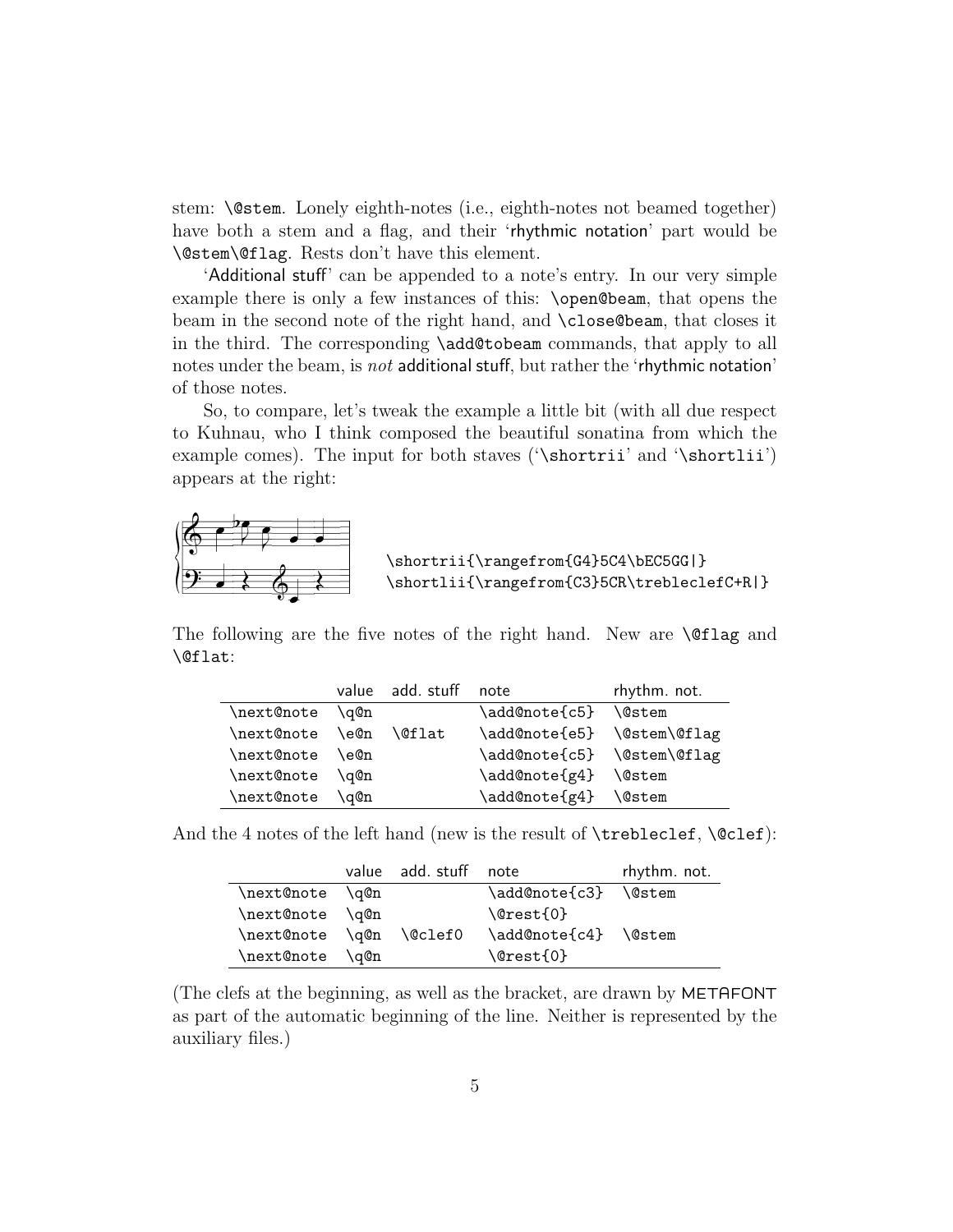All the commands in the auxiliary files are private, and the user knows nothing about them (although, of course, the list can be seen and read by him, maybe a good thing for debugging his files). They are the commands that the third stage understands.

#### The METAFONT files

Everything is ready now to write the METAFONT file that will draws the characters. (This is done by command \mf@files, defined in lines 437–5.)

The first line in the matrix, that corresponds to the first note, is 0: 1, 1. The note is at position 0. Now, how long is it? (The answer will mean, typographically, how much space the note will receive when the line is stretched.) Since the next line in the matrix is at 64, the first note is  $64 - 0 = 64q$  long. So, the character for the first note can be opened: to the METAFONT file is added the line

new\_char(64);

Now, what does this note contain? Because of the first 1 in the character's matrix line, it is known that the first staff (the bottom one, in this case shortlii) has a note in this character. So, a line is added that announces it:

```
shortlii;
```
Next, the drawing of the shortlii's note itself. The auxiliary file (remember there is one for each staff) tells the program that the first note is \q@n\add@note{c3}\@stem. This string of commands, when executed by T<sub>E</sub>X*muse*, result in the following lines in the METAFONT file:

```
add_noteheads(c3);
regular_stem;
```
The first staff is ready. Since there is also a '1' for the second staff (shortrii), it will be announced and its note, namely \q@n\add@note{c4}\@stem, drawn:

```
shortrii;
    add_noteheads(c5);
    regular_stem;
```
With that the first character is finished. A final end\_of\_char closes it.

One note from each auxiliary file has been 'consumed'. It has in fact disappeared from the list: T<sub>E</sub>Xmuse deleted it. Now the register that holds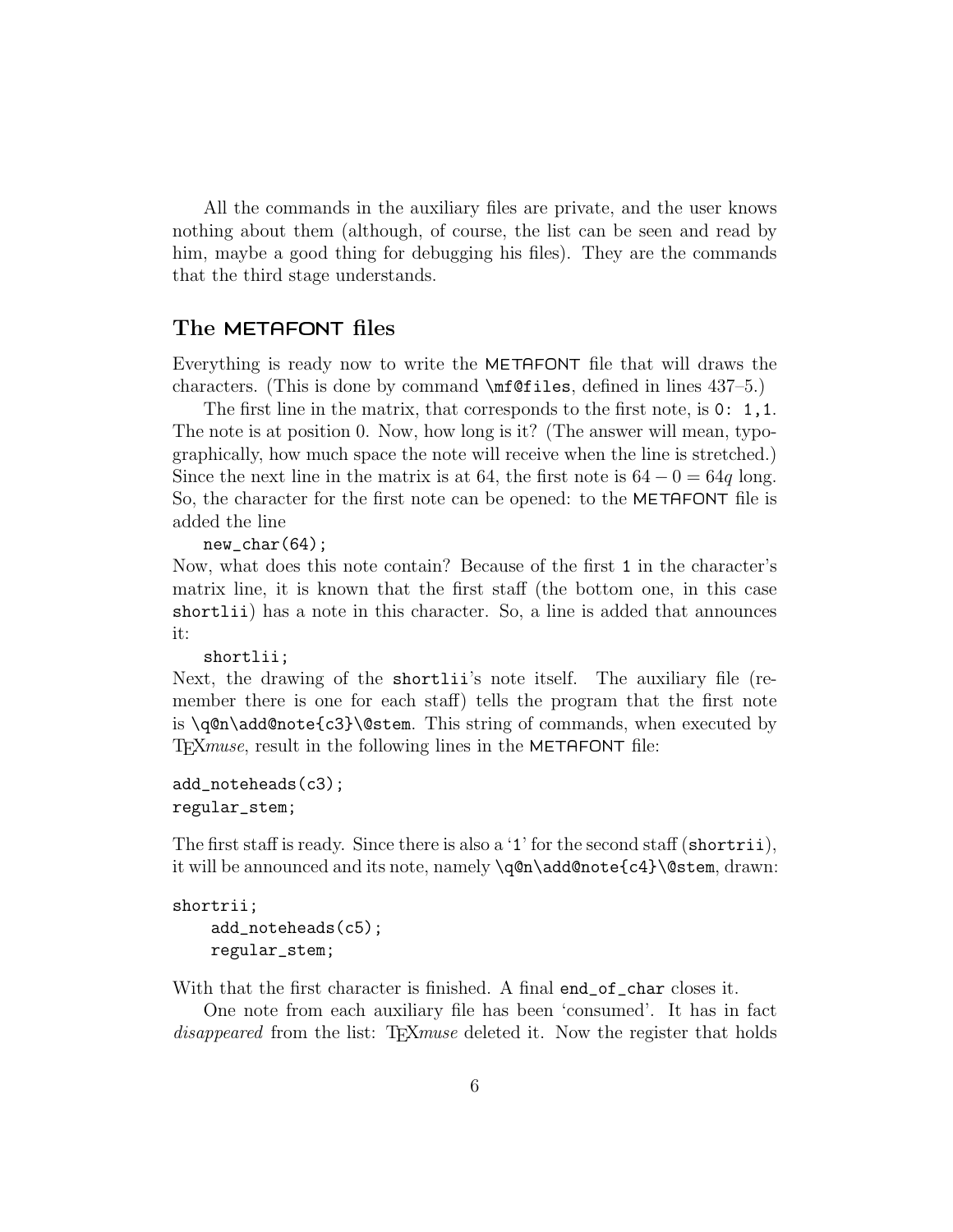the list of notes (i.e, the one containing '\next@note\q@n\add@note{c3}. . . ') starts from (what was) the *second* item. The next time  $TFXmuse$  finds a '1' in the matrix that corresponds to that staff, but not before, this (second, now first) note will be executed, and, it too—well, 'executed'. (By this procedure, TEXmuse does not have to 'count' the items in the list or in the matrix.)

The second character, with a matrix line of  $64: 1,1$ , lasts only  $32q$ , because the next matrix line begins with 96. But it too has notes for both staves  $(1,1)$ , which are the simpler  $\qquad$   $\qquad$   $\qquad$   $\qquad$   $\qquad$  and the more complex \e@n\@flag\add@note{e5}\@stem\@flag. So the second character in the METAFONT file is written as follows:

```
new_char(32);
shortlii;
   add\_rest(0,0);shortrii;
   add_noteheads(e5);
   add_flat(e5);
   regular_stem;
   add_flag(1);
end_of_char;
```
The third character has a matrix line of 96: 0,1. It will only have a note for the second instrument. The list of notes of the first instrument, then, will not be read. Its next item will then *not* be deleted: whatever it is, it remains there until another matrix line actually invokes it. The third character is, then:

```
new_char(32);
shortrii;
   add_noteheads(c5);
   regular_stem;
   add_flag(1);end_of_char;
```
A quotation of the whole METAFONT file for this example is at the end of this document. The initial declarations and initializations to be found in it are written by \mf@files, in a subroutine called \mf@@headers (not part, actually, of 'the main loop').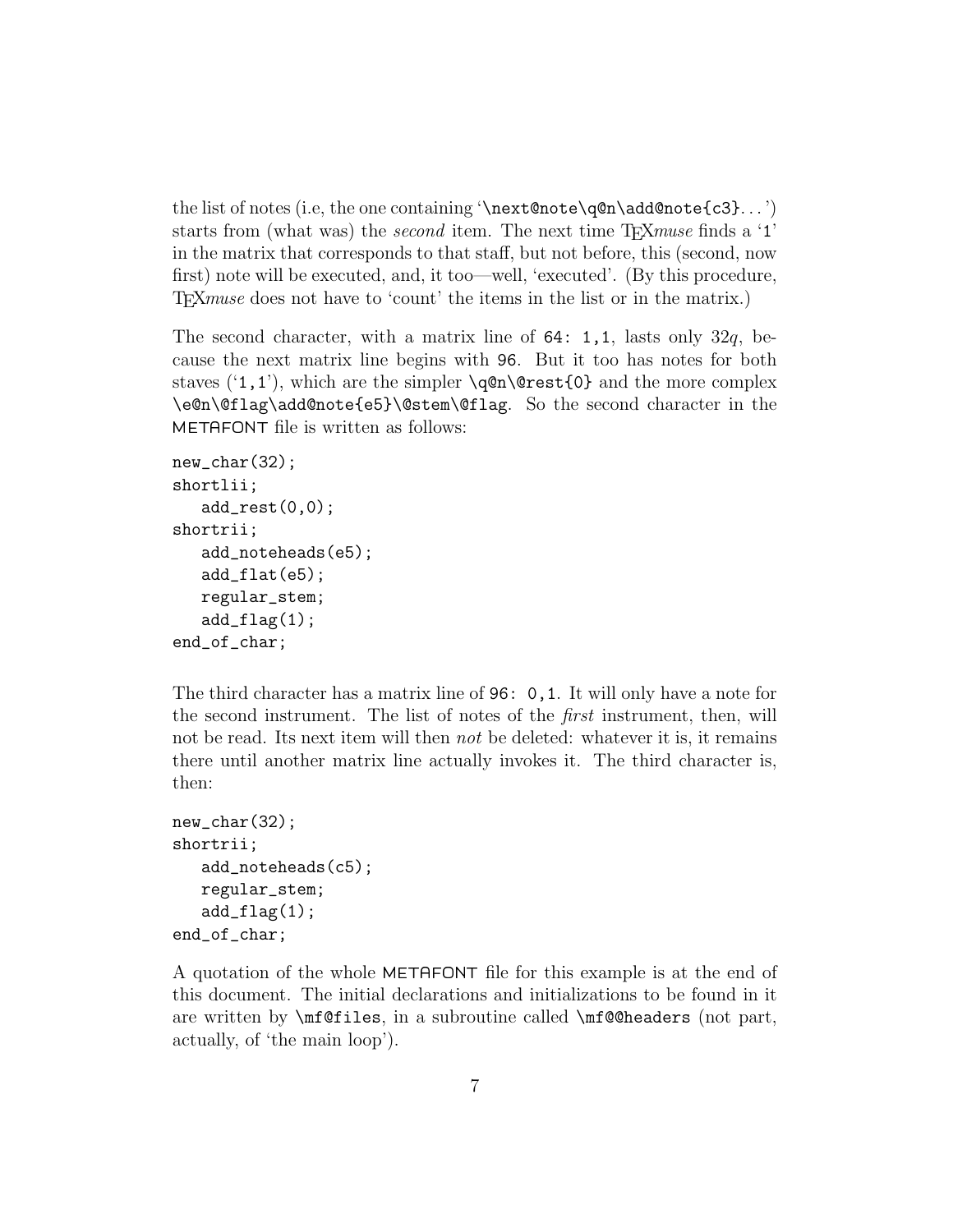### The printing of the music

The loop is completed when TFX (trusting the METAFONT part of TFX muse to have correctly drawn the characters) types the characters. This happens at  $\degree$  (lines 514–31), and has a very simple form: it's a loop that selects the new font ( $\Omega$ musicfont) and types the characters one by one (\char\the\char@no) up to the last one. I can repeat that right here, adding commas between characters:

$$
\begin{array}{|c|c|c|c|c|}\n\hline\n\text{S} & \text{E} & \text{E} & \text{E} & \text{E} & \text{E} \\
\hline\n\text{S} & \text{E} & \text{E} & \text{E} & \text{E} & \text{E} & \text{E} \\
\hline\n\text{E} & \text{E} & \text{E} & \text{E} & \text{E} & \text{E} & \text{E} & \text{E} \\
\hline\n\end{array}
$$

### Detail: the input

The main loop can be fairly easily explained. Its actual code in texmuse.tex, however, is far more obscure. That's due to a number of complications that occur at every stage. One of them is the fact that the user's input can contain more items than simply notes and rests.

In fact, each note can be subject to a series of modifiers. I'm not talking here about accidentals (flats, sharps, naturals), which are another subject. Apart from those, notes can be modified, for example, as it comes to 'register'. As we saw, \ragefrom defines a 'default' register for all notes—say, \rangefrom{C4} defines all C's in the input to refer to the middle c. But there might be a need for a note in a *different* register—say, C5 instead of c4. This can be achieved, instead of issuing another \rangefrom, by typing a + after the note, which to  $T_{F}X$ *muse* means 'set this note an octave higher than the current range'. A - means an octave lower, and it is also possible to apply many of these modifiers to a single note.

What happens to thus-modified notes in the first stage—the 'quantizaton'? For this stage, all notes are the same: they simply produce an entry in the rhythmic 'matrix' of the piece. You remember from above that in the first stage all notes are interpreted as \quant@note. But in order to provide for modifiers, \quant@note is still not an 'executive' function (one that, for example, adds the entry to the matrix), but merely a directive. This is its real definition:

\def\quant@note#1{\let\@let@token=#1\@quant@note}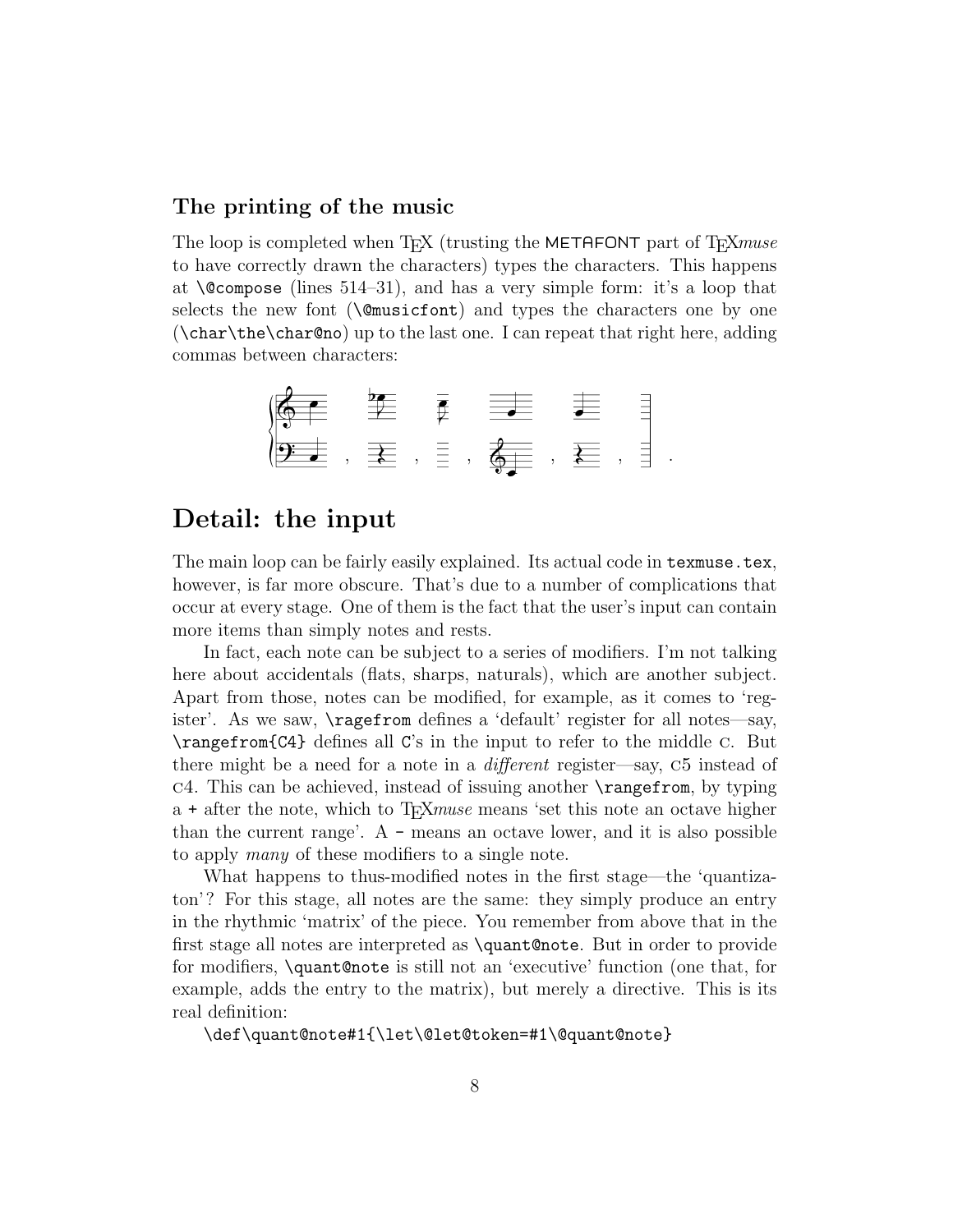This reads the next token, and invokes \@quant@note. This latter examines the next token:

```
\def\@quant@note{\let\next\@let@token
```
\ifx\@let@token-\let\next\quant@note \else\ifx\@let@token+\let\next\quant@note \else\ifx\@let@token.\let\next\quant@dot \else\ifx=\@let@token\let\next\@@quant@note \else\def\next{\@@quant@note\@let@token}% \fi\fi\fi\fi\next}

In the case of a 'bare' note (no modifiers), none of the tests carried out by \@quant@note will succeed. The token next to the note (that was read by \quant@note) has to be returned to the input string—which is done by the 'default' \let\next\@let@token.

If the next token was actually one of our modifiers,  $-$  or  $+$ , they should be gobbled (for, in this stage, they are ignored). Now, since there might be two (or more) of those modifiers, the whole test has to begin again: \let\next\quant@note. This is also the case with another modifier that doesn't affect quantization, namely = (that puts a 'tie' to the note as in

 $\frac{2}{9}$ ).

Thus the note is stripped of all modifiers (ignore the dot for the moment). And then an executive function—one that *does* something—is called, namely \@@quant@note. (This happens also when the note had no modifiers in the first place.) What this executive function does is to add '\@note' to the token register in which the quantization tokens are stored:

#### \def\@@quant@note{%

\global\quant@toks\expandafter{\the\quant@toks\@note}}

Later, when these quantization tokens are read, it is **\@note** that adds the relevant entry to the matrix.

A modifier that does have an impact on the first stage, because unlike + and - it has a rhythmic consequence, is the dot. The dot makes a note 'dotted': a quarter-note that has a dot after it becomes a 'dotted-quarter-note'. In music, a dot means that the note lasts half as long again. The ultimate expansion of a dot at this stage is '\quant@@dot\@note\quant@@undot'. But not before a test to see if the note is, in addition, tied (or, possibly but still not completely implemented, double-dotted):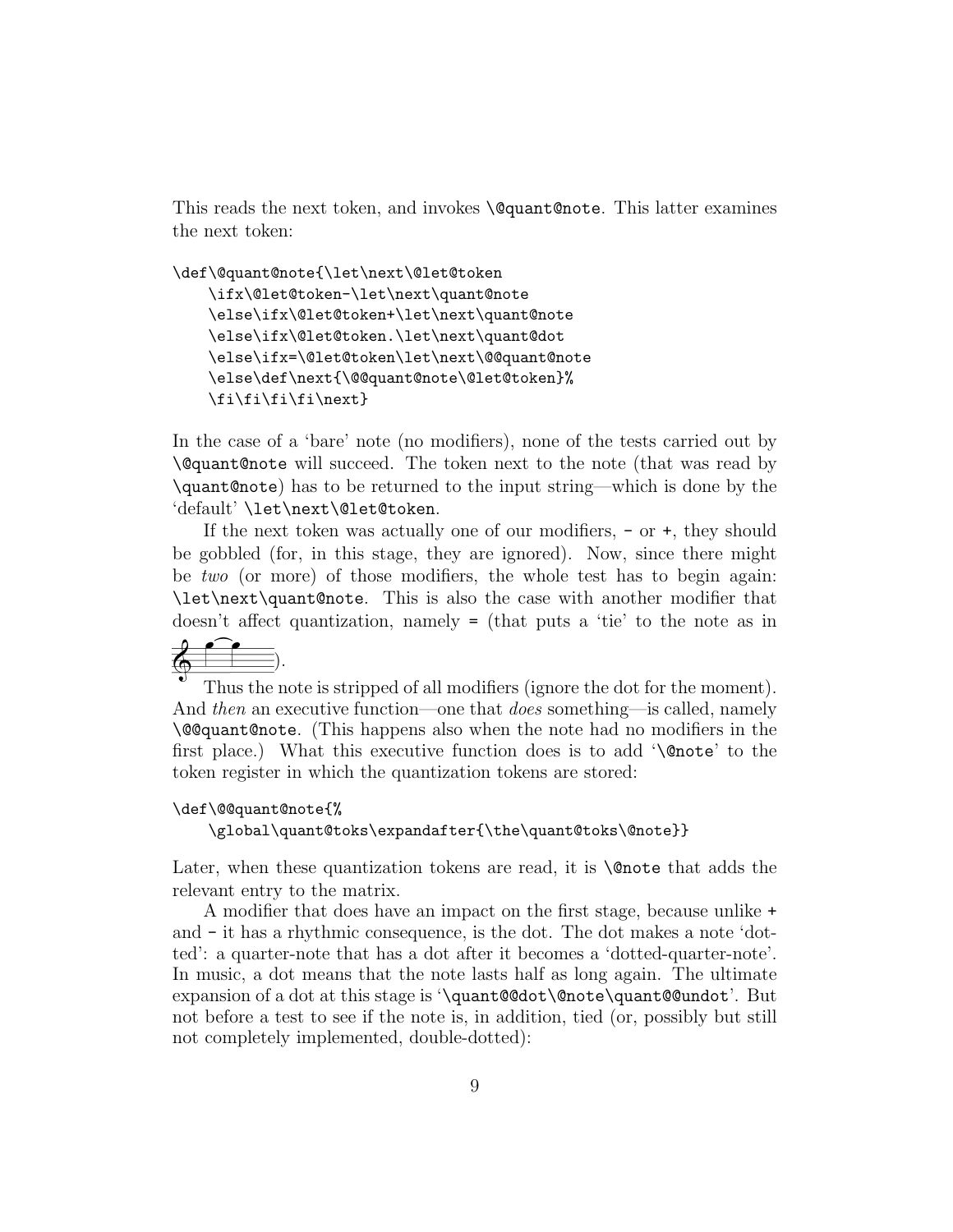```
\def\@quant@dot{\let\next\@let@token
    \ifx\@let@token.\let\next\@quant@dot % Not sure it works
    \else\ifx=\@let@token\let\next\@@quant@dot
    \else\def\next{\@@quant@dot\@let@token}%
    \fi\fi\next}
\def\@@quant@dot{\global\quant@toks\expandafter{%
    \the\quant@toks\quant@@dot\@note\quant@@undot}}
```
Something similar takes place at the second stage: conversion of the input into commands for the auxiliary files. The ultimate expansion of any note at this stage is an \@add@note command (which is the one that adds a note to the auxiliary files, as described above). But, again, this doesn't happen immediately.

What a note (letters  $A, B, \ldots, G$ ) in the input does is to set  $\operatorname{\mathcal{Q}_\text{pitch}}$  (to the corresponding letter,  $a, b, etc.$ ) and  $\Diamond$  coctave (according to the range defined by \rangefrom). After that, it launches \@@octave. This is the function where tests for modifiers happen:

```
\def\@@octave#1{\let\next\@@octave
```

```
\ifx#1-\advance\@octave-1\else\ifx#1+\advance\@octave1\relax
\else
    \if@tempswa\else
        \@add@note{\@pitch}{\the\@octave}\@tempswatrue\fi
        \ifx=#1
            \add@tie{\expandafter\@pitch\the\@octave}%
            \let\next\relax
        \else
            \ifx#1.\add@dot{\@pitch}{\the\@octave}%
            \else\let\next#1%
            \eta\fi
    \fi
\fi
\next}
```
So, if a note is bare, \next will be set to whatever the next token is. If the note, on the other hand, has - or +,  $\Q$ octave is changed and  $\Q$ octave tried again, to see if there's more modifiers. (It is because of this double try that **\@tempswa** is used.) For all other modifiers,  $\cdot$ ,  $\cdot$  and  $\cdot = \cdot$ , the note itself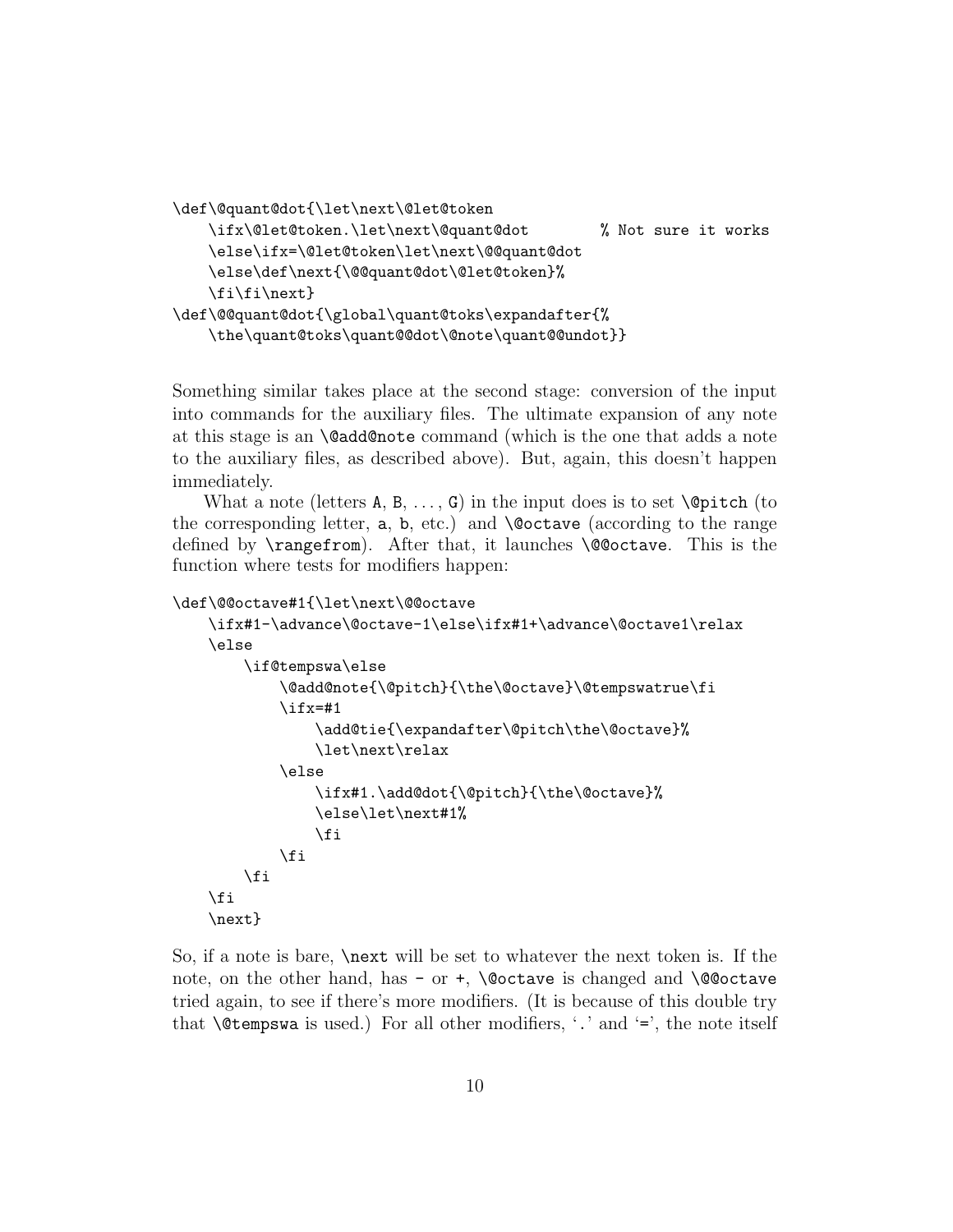(its pitch and its octave) is set, and only additional commands (\add@tie or \add@dot) are executed.

So, every note, be it simple as 'C' or compound as 'D++. $=$ ' (a D two octaves higher than set by **\rangefrom**, dotted, and tied), gets translated into a series of commands, that always includes \@add@note and can in addition include \add@tie or \add@dot. This commands are executive: they write in the auxiliary file of an instrument.

Rests, input by 'R', are very similar, but they cannot be tied (no test for '=') and their modifiers + and - do not mean change in octave, but vertical shifting. They use, then, functions **\@@rest** and **\@@erest**, to be finally converted into \@note in quantization and \@rest in auxiliary files.

But beaming acts differently. [ and ] have no meaning in quantization (and in the first stage they are \relax), but the auxiliary files have to reflect them. They, however, cannot have modifiers, so their function is immediately executive. '[' opens a beam by writing (in the auxiliary file) **\open@beam**, and making all following notes part of that beam—which amounts to changing their rhythmic notation. ']' closes the beam by adding \close@beam and setting the rhythmic notation back to the note's natural way.

What is, though, this 'natural' way? It depends on the (rhythmic) kind of note. It is set by the *numbers* in the input. A  $4$ <sup>2</sup>, for example, means 'eighth-note', and will set both duration (for quantization purposes) to be  $32q$ and rhythmic notation to be 'a stem, and a flag, please' ( $\@$ stem $\@f{lag}$ ). A  $\mathcal{L}$ . S' means quarter note, and makes the duration  $64q$  and the rhythmic notation only a  $\Diamond$ flag. These are 'global declarations', affecting anything that comes after them until another, overriding one is encountered.

And numbers set also, of course, the value of a note.

There is something else about the input. Any spaces in the input will not be typed into the actual music: the music is typed mechanically by TEX at  $\Diamond$  compose, and it does not include spaces. But the input—spaces and all—is read, and twice, at **\@quantization** and **\mf@files**. The spaces there *will* create spaces that disturb the final layout (unless the music is the first thing that appears in the line, and then the spaces are ignored because TEX is in vertical mode).

So, the spaces have to be stripped off from the input. This is carried out just before starting the \@quantization:

\def\strip@spaces#1{%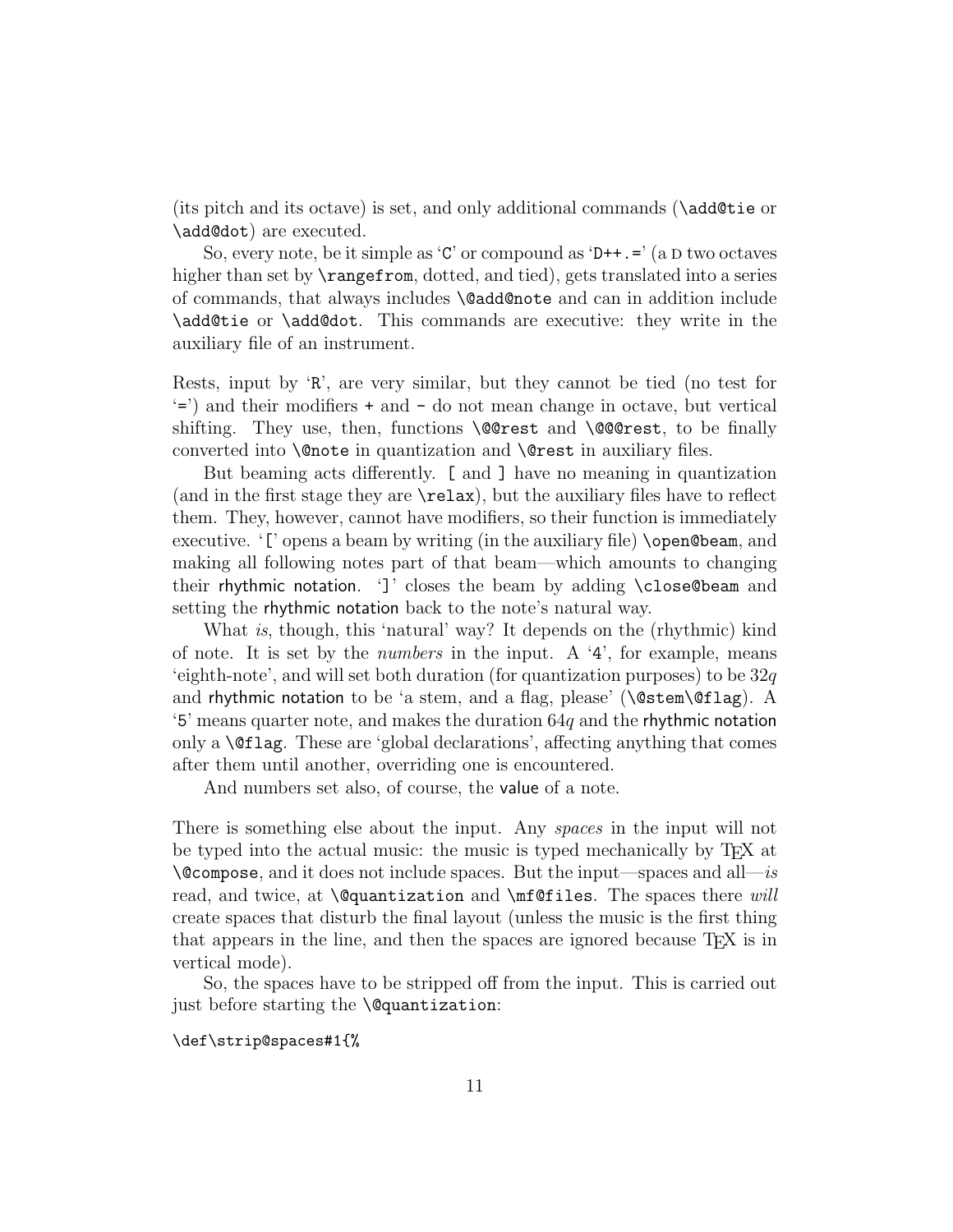```
\@temptoks#1%
    \@temptoks\expandafter{\the\@temptoks{\relax} }%
    \quant@toks{}%
    \@tempswatrue
    \loop\if@tempswa
        \expandafter\strip@@spaces\the\@temptoks{\relax}\@nil
    \repeat
    #1\quant@toks}
\def\strip@@spaces#1 #2#3\@nil{\quant@toks\expandafter{%
        \the\quant@toks#1}%
    \ifx#2\relax\@tempswafalse\fi
    \@temptoks{#2#3}}
```
Command \strip@spaces is invoked by \@quantization, and its argument is the token register where the input is stored. Two temporary token registers are used, \@temptoks and \quant@toks, to get portions of the input stream separated by spaces. At the end, because of the way \stripped@@spaces is executed, it will find #2 to be \relax, and call the whole operation off. Then, whatever was left in **\quant@toks** will be put back into the original register. (\quant@toks, on the other hand, is a register defined for other purposes quantization—but it can be used here because what it had before, if anything, is of no interest anymore. Thus a token register is saved.)

### Measures, blocks, and automation

A piece of music is usually wider than a sheet of paper: it will have to be broken into lines (which, incidentally, are called 'systems'). This cannot happen anywhere, but at special points: usually at the end of measures (or 'bars'). Sometimes, however, for music with very long measures, a linebreak can be made within a measure. And sometimes, in modern music, the piece simply has nothing like 'measures' (because it's music without regular meter). So the default correspondence measure⇔line-breaks cannot be wired in T<sub>E</sub>Xmuse. Rather, T<sub>E</sub>Xmuse thinks in terms of 'blocks'.

Usually, however, there is a meter, and measures do coincide with blocks. This must definitely be the default. But, in addition, since the meter is regular (that's its essence) and automatic, the typist should not be forced to explicitly say where a measure ends. T<sub>F</sub>X*muse* has to be able to figure that out by itself.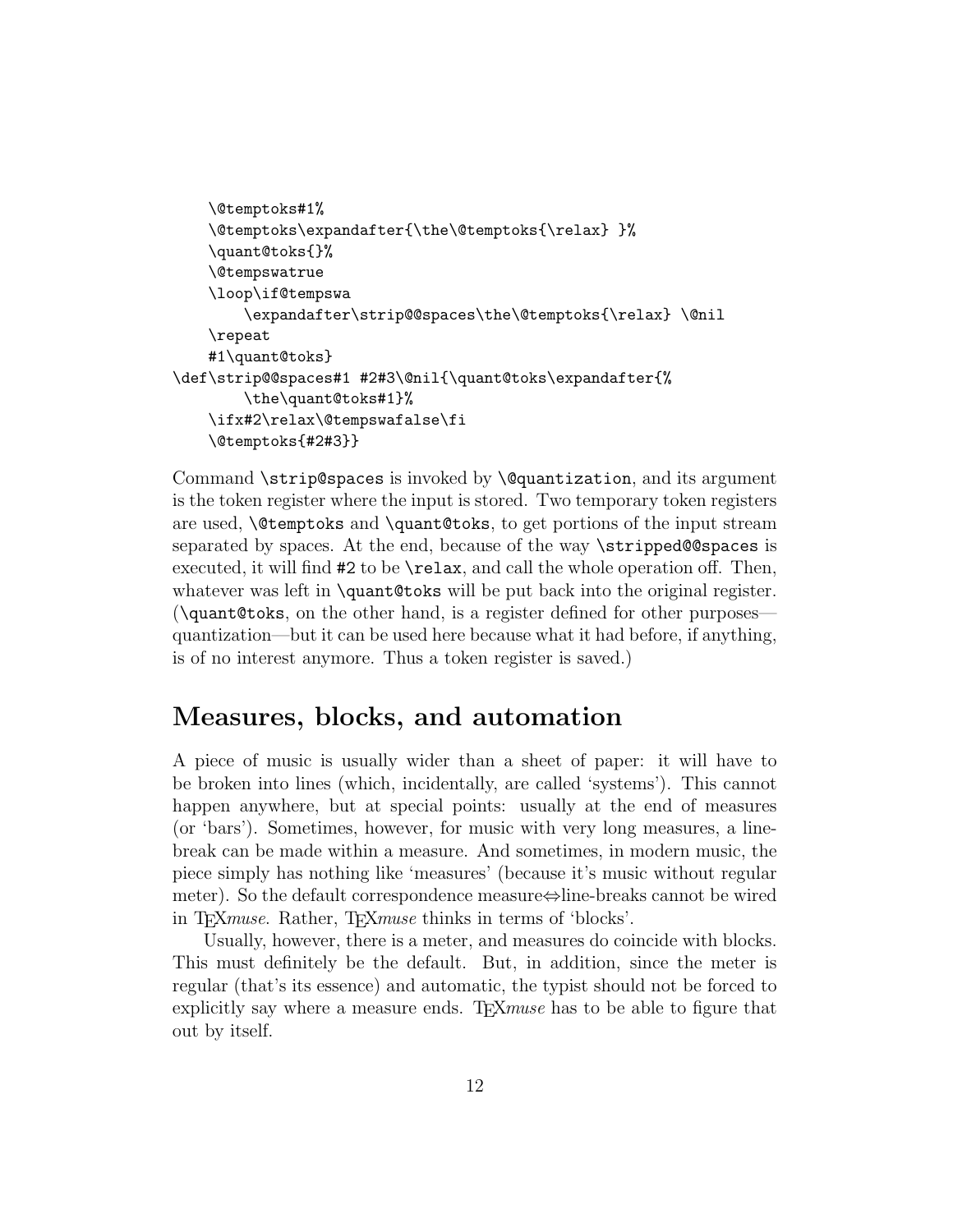Other reason for this automation is that we must avoid the matrix to increase its quantum numbers indefinitely. If it goes by measure, it can healthily reset to 0 every once in a while. And likewise, the auxiliary files should not be overloaded with indefinitely long lines. For all that, some kind of 'modularity' is good, and measures provide the best basis for it.

This has a number of consequences on T<sub>E</sub>X*muse*'s main loop. Going backwards, the last stage (composition) must typeset blocks separated with a discretionary break, so that when the end of the line is reached T<sub>E</sub>X goes to the next line. Within blocks, however, the characters must be typed one after the other, as single words that won't be broken.

For the penultimate stage (writing of METAFONT files) there is also a consequence of measures. In all probability, a piece will have more than 256 characters, so that more than one font will be needed. But METAFONT draws the characters line by line (because it needs to know the stretching of each character before actually shipping them out). So TEX has to write the METAFONT files block by block, so that the end of each file always coincides with a possible line-break. (In fact, as the system stands today, the end of a METAFONT file is a line-break. User's control on this is one of the things to improve.)

The writing of the auxiliary files also goes block by block, because the auxiliary files have to contain special characters for the end of the measures barlines—that will not be present in the user's input.

And the compilation of the rhythmic matrix, of course, needs blocks to go back to 0q.

This 'going by blocks' is actually responsible for most of the intricacy of texmuse.tex. To start develling it, let's discuss the workings of \@add@note. This is the function into which notes in the input are translated by the second stage, and whose main action is to add notes to the auxiliary files of the instruments.

But now we know that this will be done block by block. There is a control sequence, **\current@block**, that holds the tokens that will be written to the auxiliary file when the block is done. Each note, translated as \@add@note, appends notes to \current@block, until the time comes to write it down to the auxiliary file.

```
\def\@add@note#1#2{%
    \open@block
```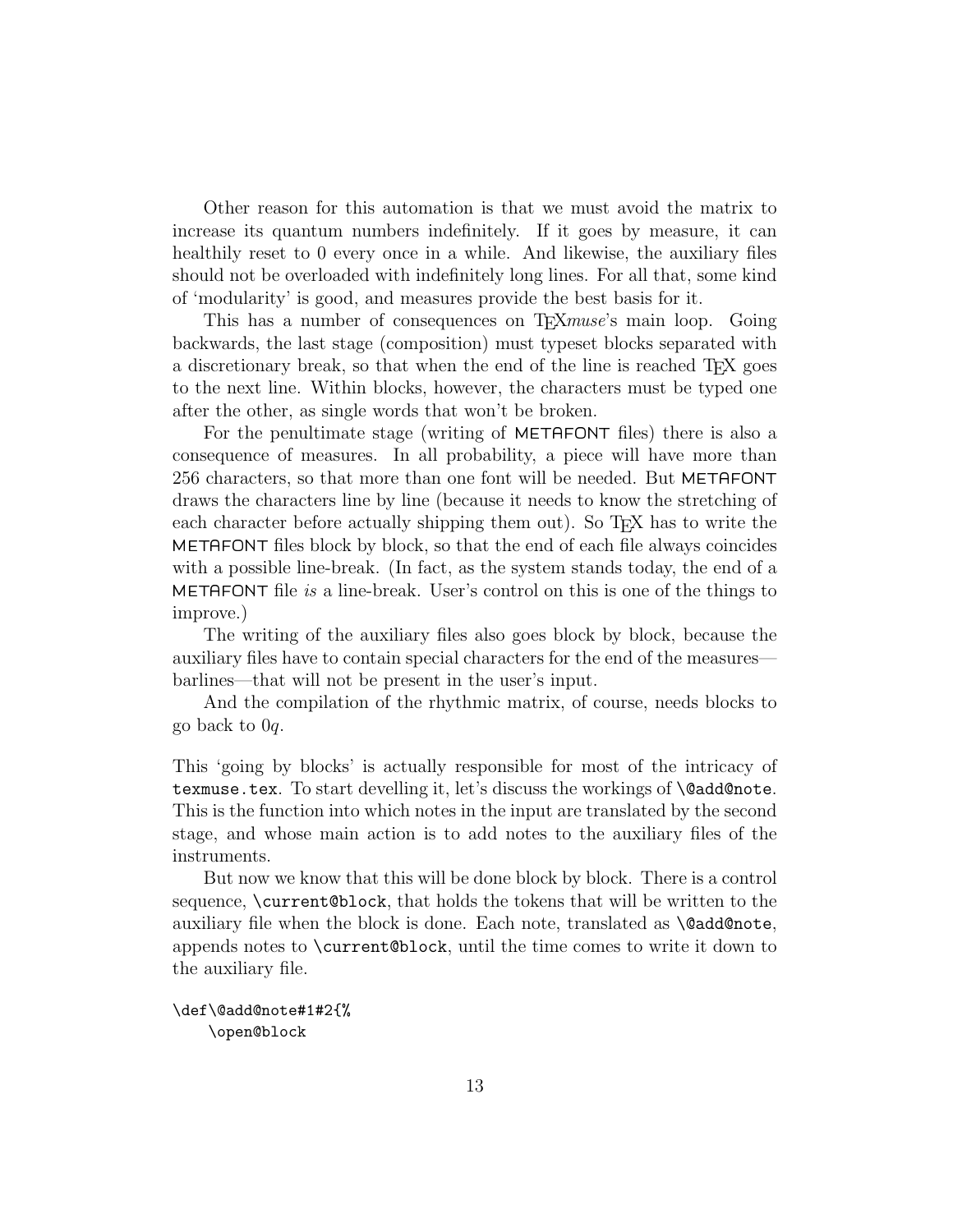```
\ifnot@written
    \edef\current@block{\current@block\space\string\next@note}%
\fi
\edef\current@block{\current@block
    \@value
    \the\this@note
    \the\@atnote
    \the\@@atnote
    \string\add@note{#1#2}
    \rhythm@not}%
\@atnote{}%
\@@atnote{}%
\this@note\@plainnote
\not@writtentrue
\advance\current@quantum\quantum@skip\relax
\block@donefalse}%
```
Toward the middle of this function we see the addition of the note's elements: value, additional stuff, note, and rhythmic notation. The additional stuff is actually made of several items: \this@note, \@atnote, and \@@adnote. This is because some things apply to everything (to notes, to rests, and to barlines), some only to notes and rests, and some only to notes. This will be more clear when we discuss the functions for barlines and rests.

Only at the end we see **\@add@note** dealing with blocks and quantization. After it has appended the note and prepared things for the next one, it adds the value of \quantum@skip to \current@quantum. (The latter has been set by the kind of note this is: if it is a half note, for example, \quantum@skip is 128, double a quarter-note that we already know is 64).

So, imagine that we have a  $\frac{3}{4}$  piece (three quarter-notes per measure).

Imagine it has the following rhythm:  $\frac{\mathbf{F}}{2}$ . That is, wholenote, two sixteenths, and one eighth: 128q, 16q, 16q, 32q.

\current@quantum is initialized to 0. After the first note, it will be 128; after the second, 144; after the third, 160; and after the fourth, 192. That, TEXmuse knows, is the end of the measure, because \block@period is 192 (this is calculated by  $T_FXmuse$  from the user's command  $\meter34$ . Let's see what happens at this point, when T<sub>E</sub>X*muse* is going to append yet another note.

The first thing it does is **\open@block**, which is defined as follows: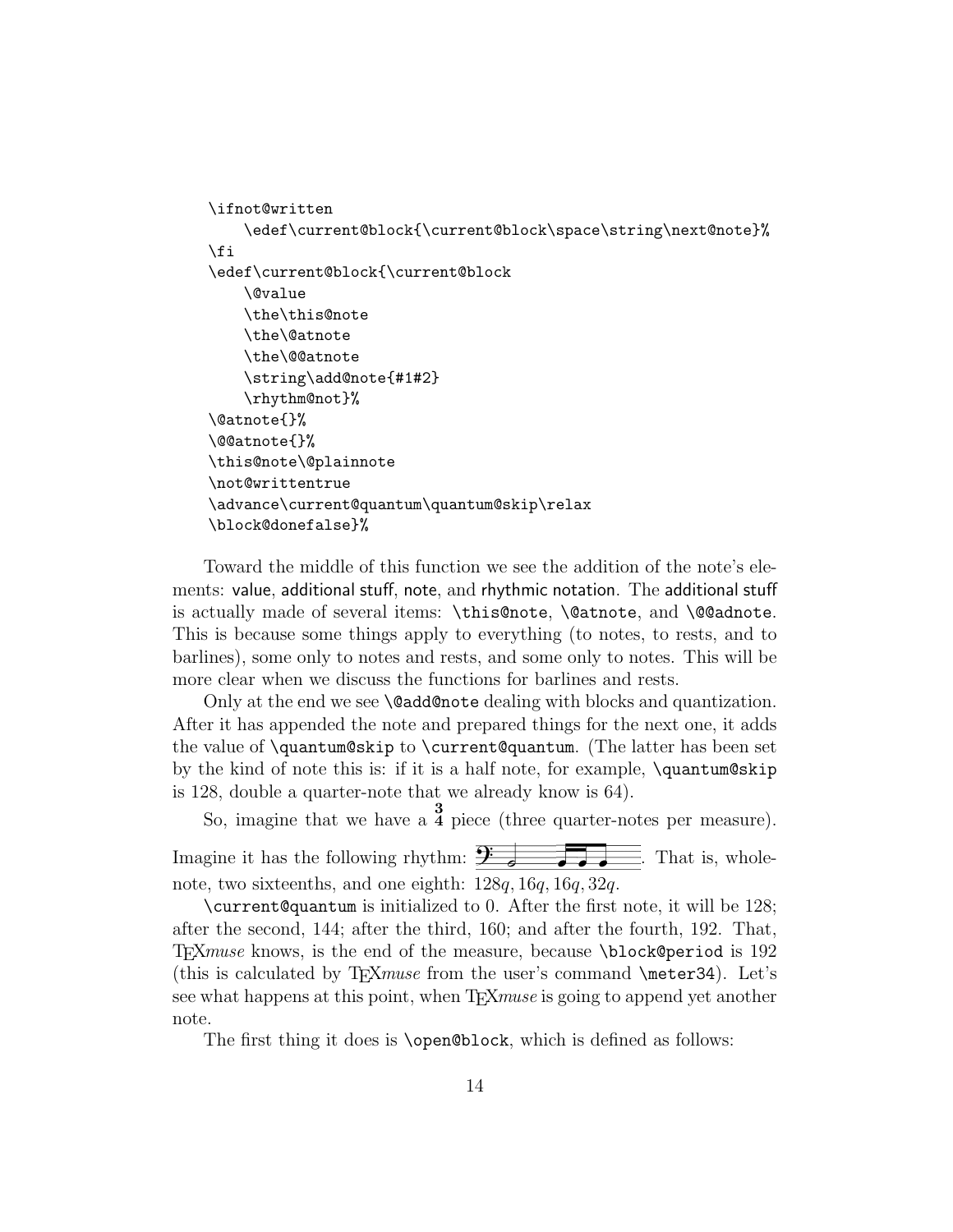```
\def\open@block{%
    \ifnum\block@period>\current@quantum
    \else\current@quantum0\relax
    \fi
    \ifnum\current@quantum=0\relax
        \end@block
    \fi}
```
For the first time, it is *not* true that \block@period>\current@quantum. So, the actual contents of \open@beam will be executed (for the first time). It first resets \current@quantum to 0. And next, it will find—curiously enough—that \current@quantum=0, and therefore will execute \end@block. (This is not the same test because the user can force the end of a measure make \current@quantum 0—at any point, and this will have the effect of making true the second test even when the first one is not.)

So, \end@block:

```
\def\end@block{%
```

```
\ifblock@done\else
    \immediate\write\instrument@file{%
        \current@block\string\end@of@block}%
    \immediate\write\instrument@file\expandafter{%
        \the\this@note\string\@bar@line{\@barline}}%
    \def\current@block{\@gobble}%
    \this@note\@plainnote
    \let\@barline\barline@default
\fi
\block@donetrue}
```
\block@done has been set to false by the last \@add@note, so the contents of this function is actually executed. It is here that the whole line, with the elements of all the notes in the block, is written to the auxiliary file. Then, another line is written to the same file, with a barline, and any additional stuff that might apply to it: \this@note. (Remember that \this@note would have also been added to a note. This is how a clef—but not other things that cannot apply to barlines, like a tie—is correctly added either to the next note or to the barline if it comes first.)

So, when the first note of a new block is reached, the previous one is closed by \end@block. But not only a note can open a new block: a rest can too, and, less obviously, anything that attaches to a coming note (i.e.,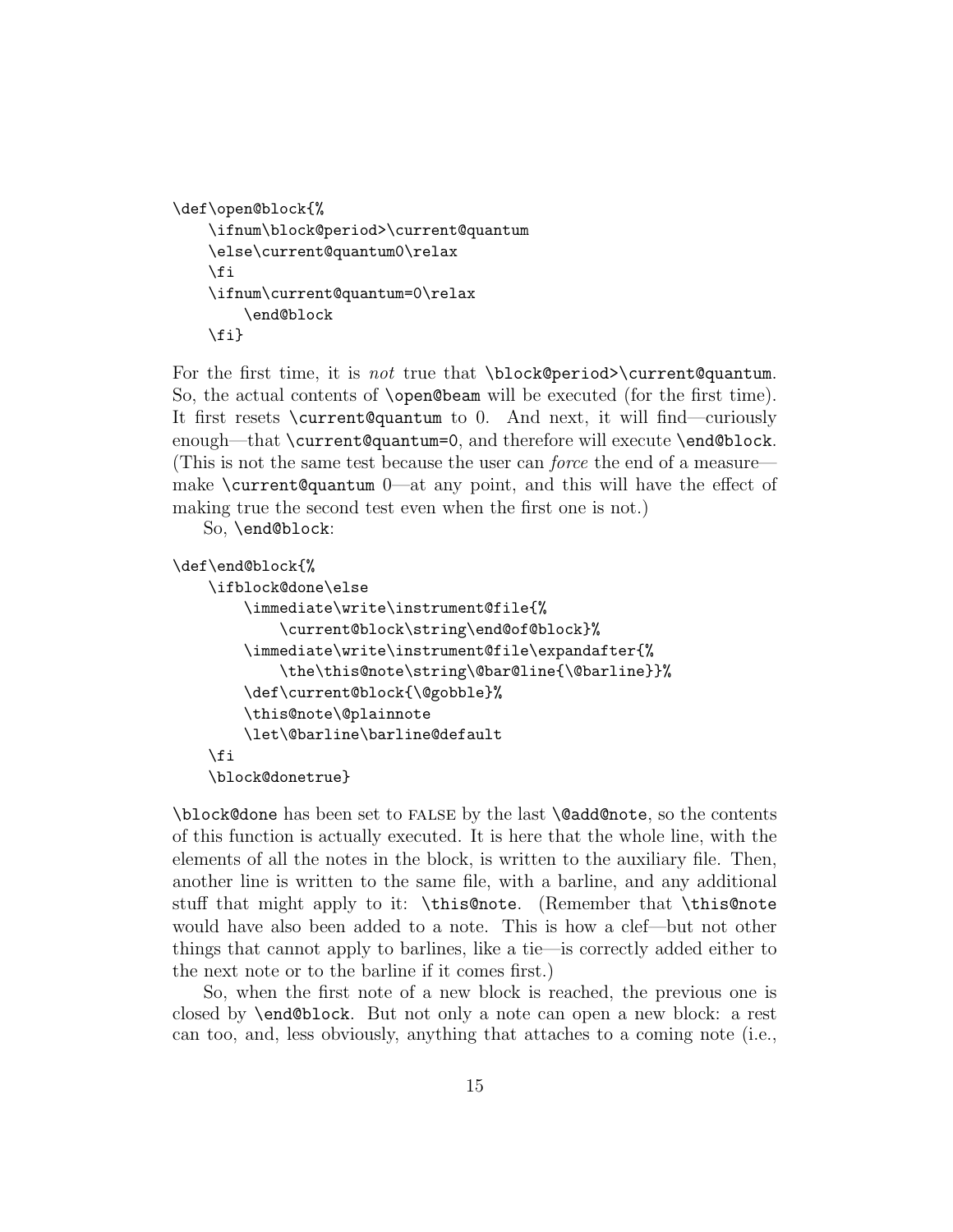that implies the existence of a note coming soon). A clef, for example, is not such a thing, because it can be put behind a barline, not necessarily behind a note. But an accidental must necessarily refer to a note, as must the opening of a beam. So, \open@block (that calls for \end@block if necessary) is part of the definition of rests, beam-openings, and accidentals (as well as notes). \@@@rest, in fact, behaves very similar to \@add@note. As for accidentals, all they do is to execute \open@block and then add the respective items to aditional stuff:

```
\def\#{\open@block
    \this@note\expandafter{\the\this@note\string\@sharp}}%
\def\b{\open@block
    \this@note\expandafter{\the\this@note\string\@flat}}%
\def\n{\open@block
    \this@note\expandafter{\the\this@note\string\@natural}}%
```
On the other hand, \@open@beam can actually be the function that adds the \next@note (instead of \@add@note).<sup>1</sup> The test \written@false helps avoiding the duplication of \next@note's that would be implied in the succession of \@open@beam and \@add@note. Apart from that, \@open@beam is straightforward:

```
\def\@open@beam{%
    \open@block
    \edef\current@block{\current@block\space
        \string\next@note\string\open@beam}%
    \def\rhythm@not{\string\add@tobeam}%
    \not@writtenfalse}%
```
Going block by block has a consequence on the quantization too. The matrix needs to have entries for the ends of the blocks, so that the program later can know how long the last note of the block was. If the matrix were directly to 0, the last note would have a negative quantum value. (And it is not enough to assume \block@period as the end of the block, because the user can force an end-of-block at any point.) So, the quantization has to be able to insert this entry automatically.

<sup>1</sup>Maybe this is a remnant from another time. I can't see now why this function is not implemented as the accidentals, by simply adding \@open@beamto additional stuff. I don't dare modifying it now, though. Tests will be run later.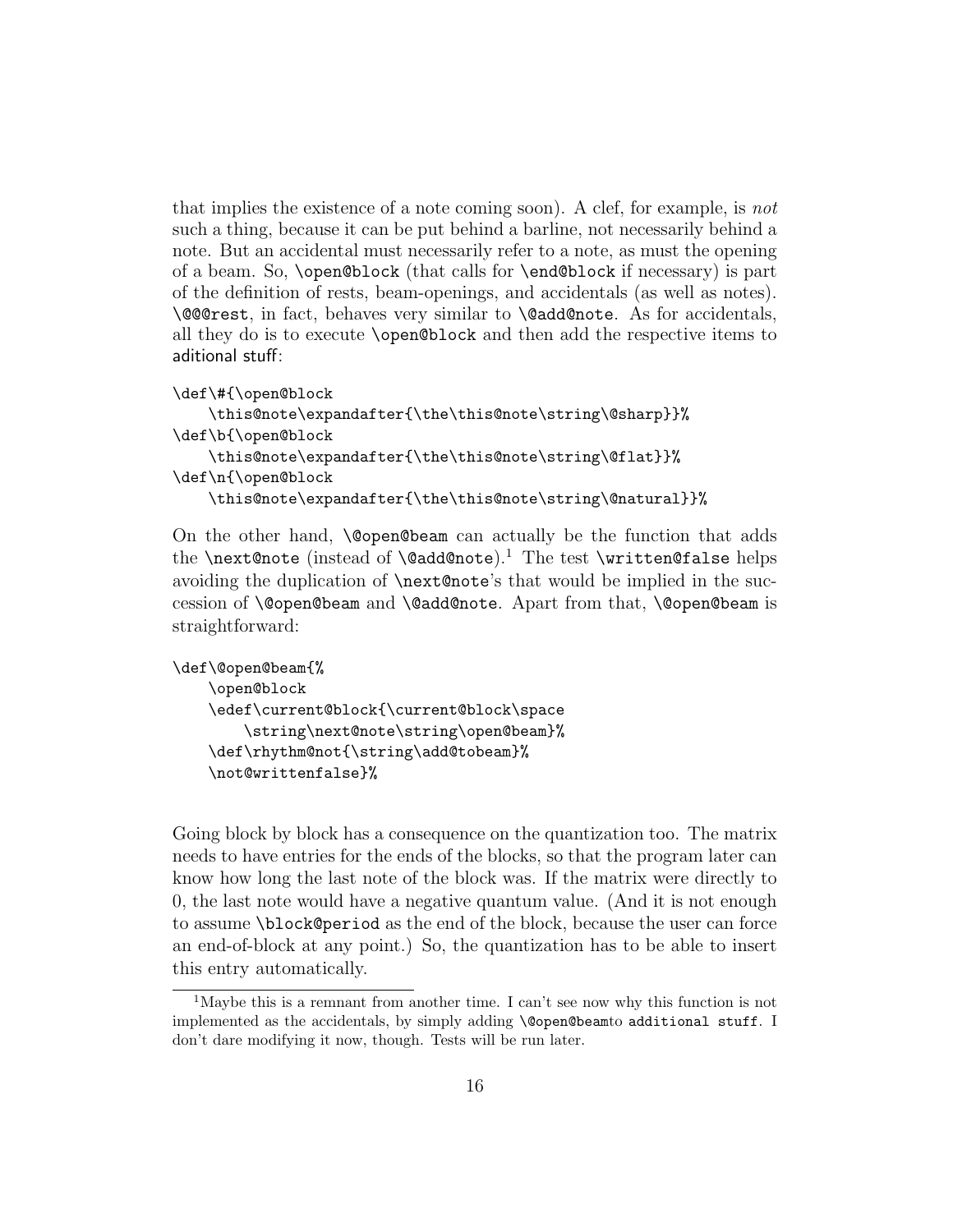That is done with a function called \no@note—an equivalent of \@note (which is what adds the 1's to the matrix) but able to add 0's. \no@note is defined right next to **\@note**, in lines 137–59. (Neither **\@note** nor **\no@note** are quoted here because most of them is a simple but bulky code for the actual manufacture of the matrix.)

Using the matrix that was built in the quantization, T<sub>E</sub>Xmuse counts the characters and blocks that make up the music. From that it then calculates how many fonts will be needed and how many characters (and blocks) go in each font. There is a variable \FontSplit that sets the maximum number of characters that can be put in the same METAFONT font. This is not quite 256, because the METAFONT part of T<sub>F</sub>Xmuse is very demanding and may exceed METAFONT's capacity.<sup>2</sup> So, based on this number  $(180$ by default), T<sub>F</sub>X*muse* decides on where to 'split' the music into fonts. This part of the code, fairly clear, is represented by commands \count@chars, \check@splits, and \check@@splits, scattered about the different stages. They are easy to understand.

# A final sample

Below is the first part of Kuhnau's sonatina. And after that, the input that creates it.



<sup>&</sup>lt;sup>2</sup>I recently had to start thinking of a modification of the METAFONT program that will relief this problem considerably. But it is a major change, and will take some time. In part, that is why I am not documenting the METAFONT program: it will soon change in unpredictable ways.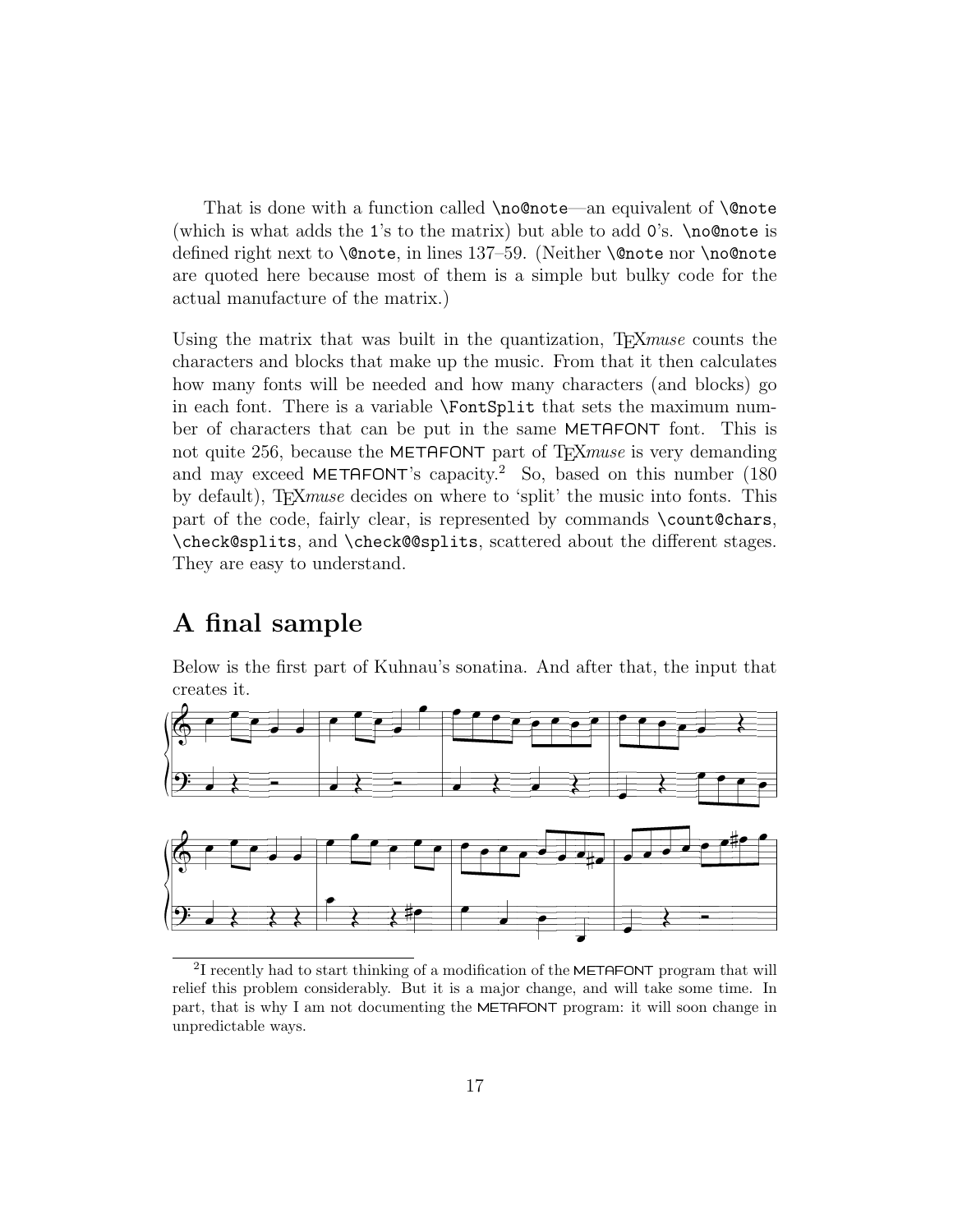





```
\newinstrument\righthand
\newinstrument[\bassclef]\lefthand
\begin{texmuse}
\meter44
\righthand{\rangefrom{G4}
    5C 4[EC] 5 GG
    5C 4[EC] 5 GG+
    4[FEDC] [BCBC]
    [DCBA] 5 G R
    5C 4[EC] 5 GG
    5E 4[G+E] 5C 4[EC]
    [DBCA] [BGA\#F-]
    [GABC] [DE\#FG+]
    5AA+A+A+
    4[BCDE] [\#FG+A+B+]
    5CC+C+C+
    4[D\rangefrom{D5}GBD+] [CBAG]
    [\#FEGF] [AGFE]
    [EDC-B-] [DC-B-A-]
    5G-R6R|}
```

```
\lefthand{\rangefrom{C3}
    5CR6R
    5CR6R
    5CRCR
    G-R 4[GFED]
    5CRRR
    5C+RR\#F
    GCDD-
    G-R6R
    4[\#FD+AD+] [\#FD+AD+]
    5GRRR
    4[AD+C+D+] [AD+C+D+]
    5BR6R
    5C+RCR
    DRD-R
    4[G-B-DG] 5G-R|}
```